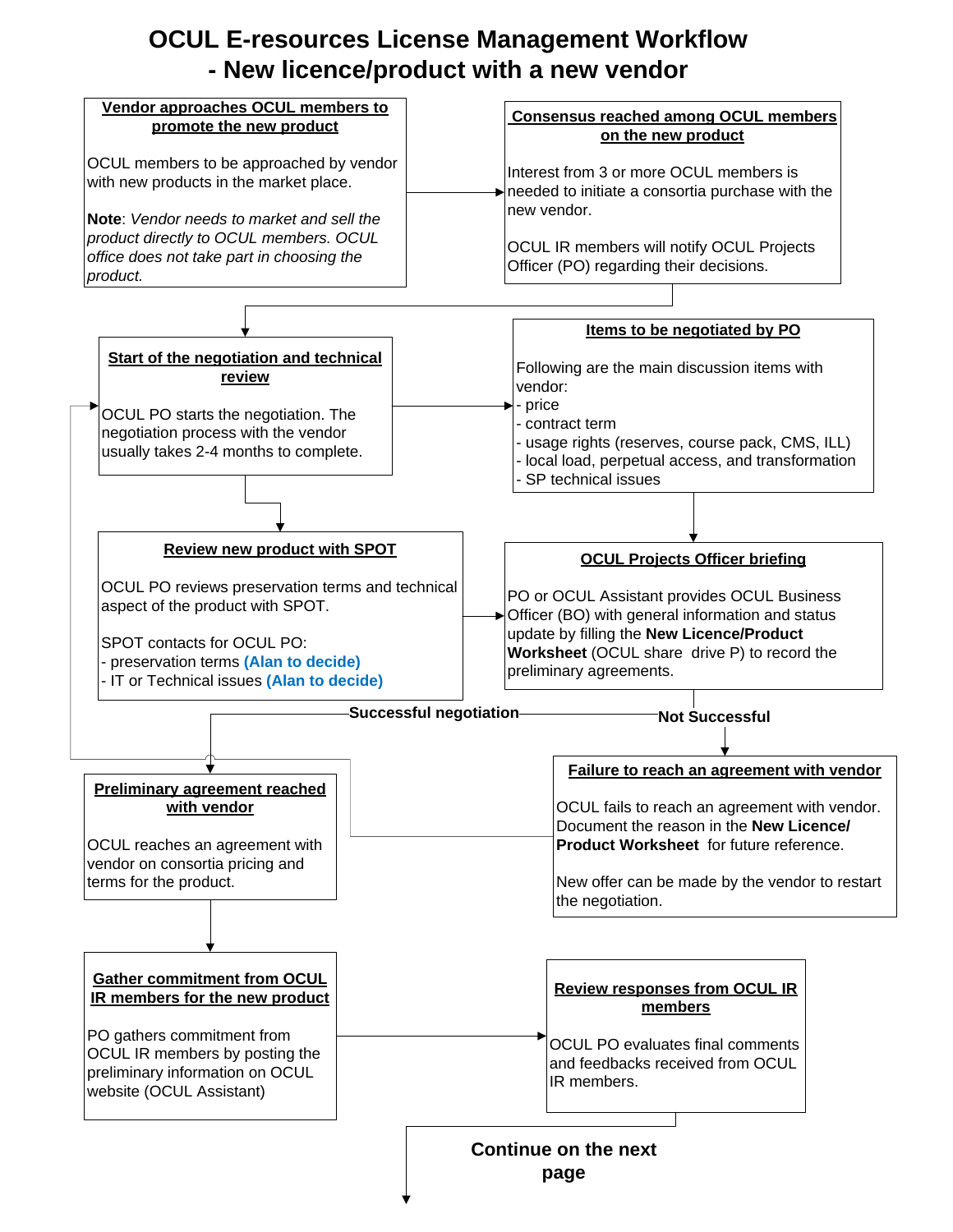## **Continue from previous page**